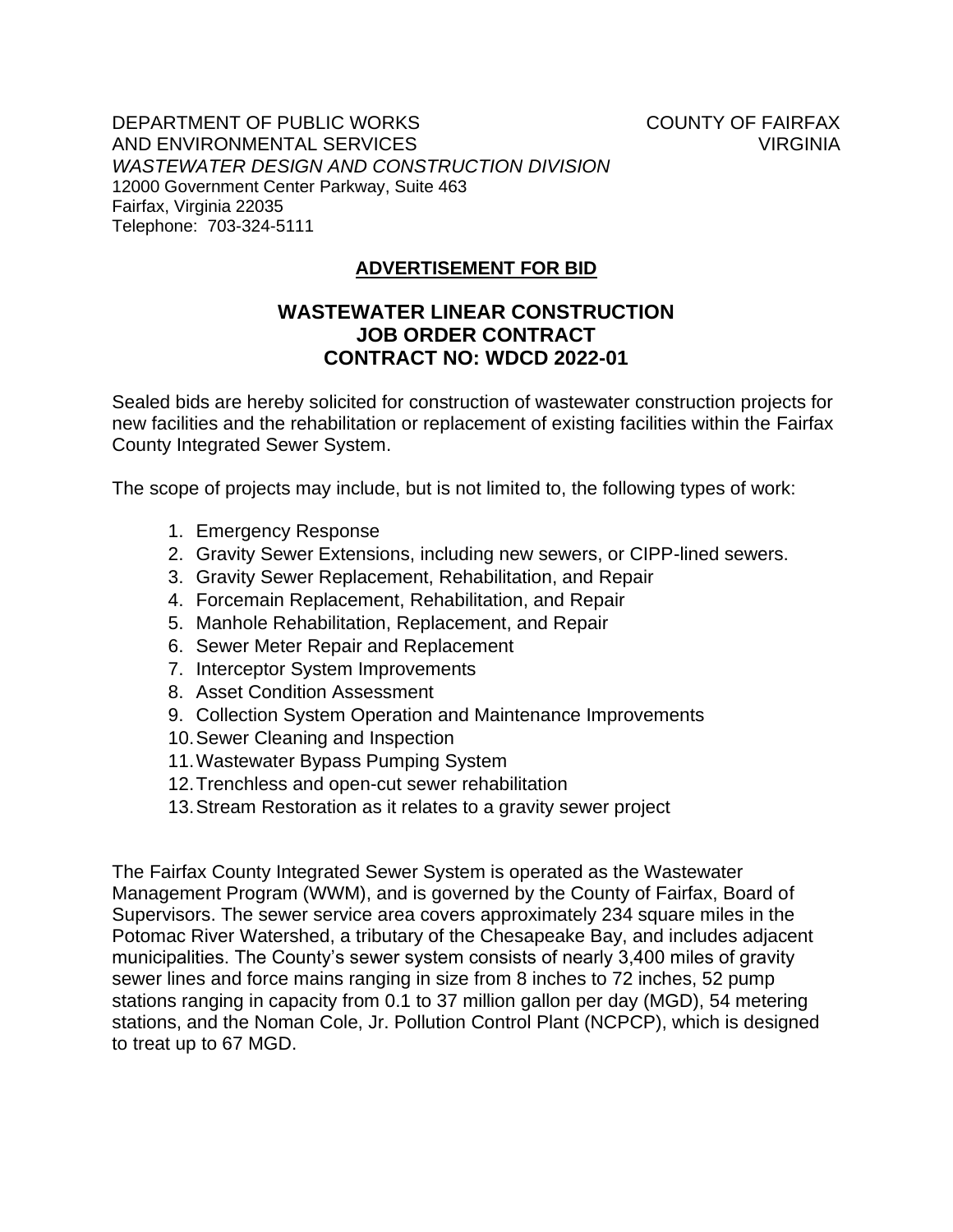**Only firms that have been pre-qualified will be eligible to submit bids for this project.** Bids received from those that have not been pre-qualified will not be considered.

 one (1) year (365 calendar days from Notice to Proceed). Fairfax County shall have the Substantial Completion date at the time the Task Order is issued. Refer to E-5 of This is a Unit Price Job Order Contract (JOC). Any and all work associated with this Contract shall be executed via individual Task Orders. The duration of the Contract is option to extend the Contract for up to four (4) additional one-year renewals. Each Task Order executed under this Contract will be assigned its own Task Order period and Section E, Supplemental and Special Conditions which explains how individual Task Orders will be authorized and awarded.

Task Orders executed under this Contract shall be subject to Fairfax County's Prevailing Wage Ordinance as outlined in the Contract Documents.

 Bids received after that time will not be accepted. Bidders are encouraged to use the services of a delivery service provider to assure entrance can be gained to the building for delivery. Bids received after that time will not be accepted. Bids will be opened publicly and read aloud at **11:05 am, Tuesday June 21, 2022.** The bid opening shall be conducted as a web-based meeting. Attendees who wish to attend the bid opening Bids will be received in the office of the Director, Wastewater Design and Construction Division, Department of Public Works and Environmental Services, 12000 Government Center Parkway, Suite 463, Fairfax, Virginia until**, 11:00 am, Tuesday June 21, 2022.**  shall use the following link to participate:

## **Microsoft Teams Meeting (June 21, 2022, at 11:00 am)**

 Phone Conference ID: 531 836 914# **Join on your computer or mobile app Click here to join the meeting Or call in (audio only)**  +1 571-429-5982,,531836914# United States, Arlington Find a local number | Reset PIN Learn More | Meeting options

**All bidders shall comply with Article A-21, Fairfax County Construction Safety Resolution. Bidder's request for determination of eligibility to bid must be received by the county no later than fourteen (14) days before bids are due in accordance to Article A-18.E of Section A, Information For Bidders.** 

 A **Mandatory** Pre-Bid Conference will be held on **Wednesday June 1, 2022, at 11:00 am.** All bona fide bidders must attend. The Pre-Bid Conference shall be conducted as a web-based meeting. Contractors who request the Bidding Documents shall receive an invitation via Teams Meeting. All other attendees who wish to attend the conference, please contact the WDCD Engineering Technician at [susan.bausch@fairfaxcounty.gov](mailto:susan.bausch@fairfaxcounty.gov) .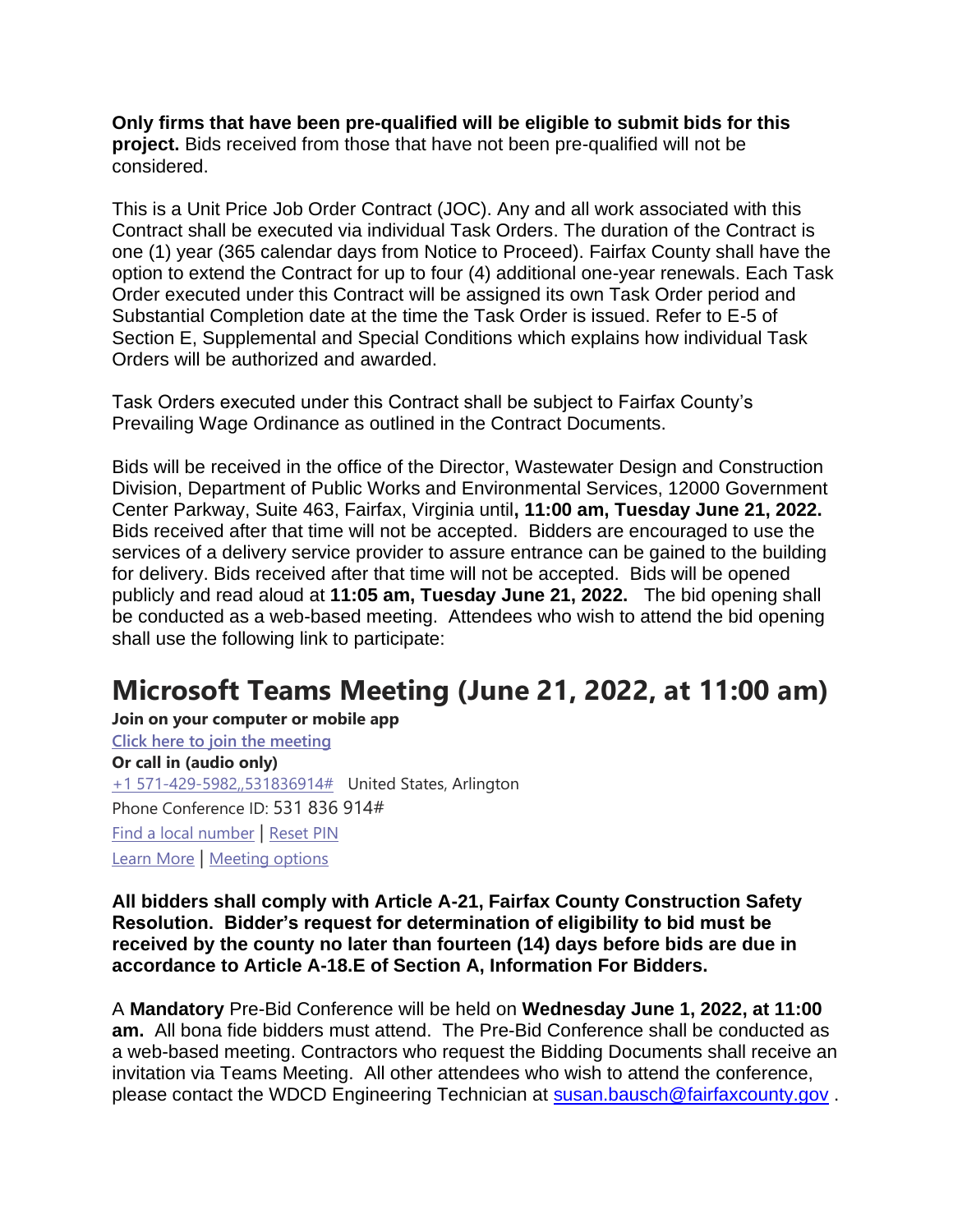Companies not attending the Pre-Bid Conference will be ineligible to bid.

 **2022** and may be obtained by using the Commonwealth of Virginia electronic procurement portal at **www.eVA.virginia.gov.** Solicitation information will also be Bidding documents in the form of electronic files will be available **Monday, May 16,**  available online at the following Fairfax County website:

[https://www.fairfaxcounty.gov/publicworks/capital-projects/solicitations-and-bid](https://www.fairfaxcounty.gov/publicworks/capital-projects/solicitations-and-bid-advertisements)[advertisements.](https://www.fairfaxcounty.gov/publicworks/capital-projects/solicitations-and-bid-advertisements)

 Wastewater Design and Construction Division, Department of Public Works and All questions concerning the project shall be submitted in writing to the Director, Environmental Services, 12000 Government Center Parkway, Suite 463, Fairfax, VA 22035-0056 or by emailing [DPWESCAPWastewaterCollectionInquiry@fairfaxcounty.gov](mailto:DPWESCAPWastewaterCollectionInquiry@fairfaxcounty.gov) . To be given consideration, questions must be received at least seven (7) days prior to the date fixed for the opening of the bids. This office is the only point where information will be disseminated.

Bid Security must accompany each proposal in accordance with Information for Bidders. No bid may be withdrawn for a period of sixty-five (65) days after the opening thereof.

The procedure specified under Section 2.2-4330(A) (i), VA Code Ann. shall apply: "… the bidder shall give notice in writing of his claim of right to withdraw his bid within two (2) business days after the conclusion of the bid opening procedure; . . .".

 all bids, waive informalities and irregularities in bidding and to accept bids which are The Board of Supervisors of Fairfax County, Virginia reserves the right to reject any and considered to be in the best interest of the County.

To request this information in an alternate format, please contact Susan Bausch, Wastewater Design and Construction Division, Department of Public Works and Environmental Services, at 703-324-2475, TTY 711 or email [susan.bausch@fairfaxcounty.gov](mailto:susan.bausch@fairfaxcounty.gov) .

COUNTY OF FAIRFAX, VIRGINIA

 $Bv:$  $\sqrt{s}$ /s/

Magdi Imbabi, Director Wastewater Design and Construction Division

Dated: 5/16/2022